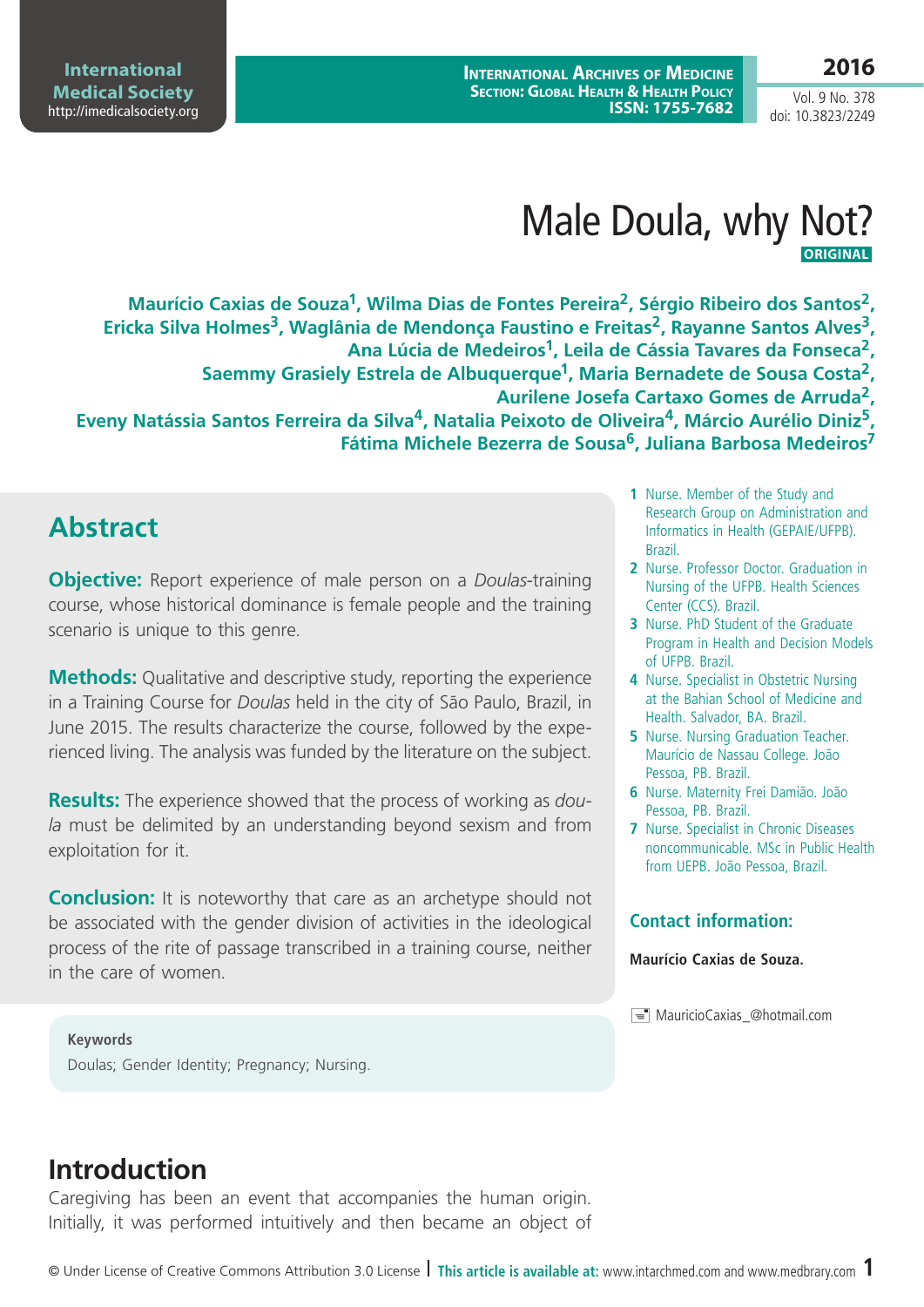Vol. 9 No. 378 doi: 10.3823/2249

**2016**

study and professional work. The term 'take care', as a transitive indirect verb, means paying attention, thought and imagination. In its development, the appropriation of different technologies that aim to qualified care and meet the demands of society is fundamental. [1]

In the context of health care, care is the action of caring - preserve, keep, maintain, support, take care; it implies so to help others and promote their well-being. Thus, as an archetype - model - care dates back to the origin of man to the maintenance of life and preservation of the different species.

In order to understand the magnitude of the process of caring-care, stands out non-professional care exercised by women who care for women in special moments of their lives. In this context, in the obstetric setting, stand out the actions of caringcare that uses a light character technology, actions developed by doulas in the care of women during pregnancy, childbirth and postpartum.

*Doula* is a word of Greek origin meaning "woman who serves the other woman". In obstetric care, this caregiver plays physical and emotional support, such as: encouraging, reassuring and stimulating the empowerment of women; comfort measures and provide guidance on the physiology of labor and care, that are necessary for the experience of humanized delivery. [2]

The *doula* came to be recognized in the United States in 1976, when Dana Raphael described in detail the experience of a woman, whose labor she observed, also puerperium and breast-feeding of another woman. From 1980 onwards, the *doulas* have acquired a complex popularity, when women distressed by the high caesarean section rates started to invite them to instruct them in their labor process, labor and postpartum period, supporting their decisions, helping them thus to avoid procedures that could restrain and lead them to unnecessary surgery. [3]

The benefits with the presence of *doula* are so many during labor, delivery and postpartum period, because they reduce considerably the intervention rates and obstetric complications, and strengthen the mother/son relation and breastfeeding. In 1993, *"Mothering the mother"*, a study in the United States showed that the presence of *doula* reduced by 50% cesarean rates; reduced by 25% the duration of labor and 60% requests for epidural analgesia; 30% less use of epidural analgesia and 40% less forceps delivery and decreased by 40% in the use of oxytocin. [4]

Some studies showed that this care has brought emotional and psychological benefits for mother/ baby at 4<sup>th</sup> and 8<sup>th</sup> weeks after birth, resulting in increase of successful breastfeeding; satisfactory interaction between mother and baby; satisfaction with the birth experience; reducing the incidence of postpartum depression and decreased in states of anxiety and low self-esteem. [5, 6]

The World Health Organization (WHO) states that doulas' care goes beyond the care provided to women, translating into decreased of births of babies with *Apgar* scores below 07 and less unnecessary surgical procedures (C-sections). [7]

According to the North American Doulas Association (DONA), the doula is a trained and experienced professional on providing support, with the ability to provide continuous physical, emotional and even informative support during labor and birth by training by DONA, which reports an exponential growth of conferred certificates, from 31 in 1994 to 2,639 in 2009. In addition, the number of members increased from 750 to 6,994 during the same period, which demonstrates the existence of the labor market and the appreciation of their role in assistance to parturient while early and lightweight technology. [8]

In this sense, the Ministry of Health has implemented policies to encourage natural birth, the presence of the companion, the adaptation to the hospital environment and the continuity of care of the mother throughout the experience of childbirth, with the prospect that various agents ensure full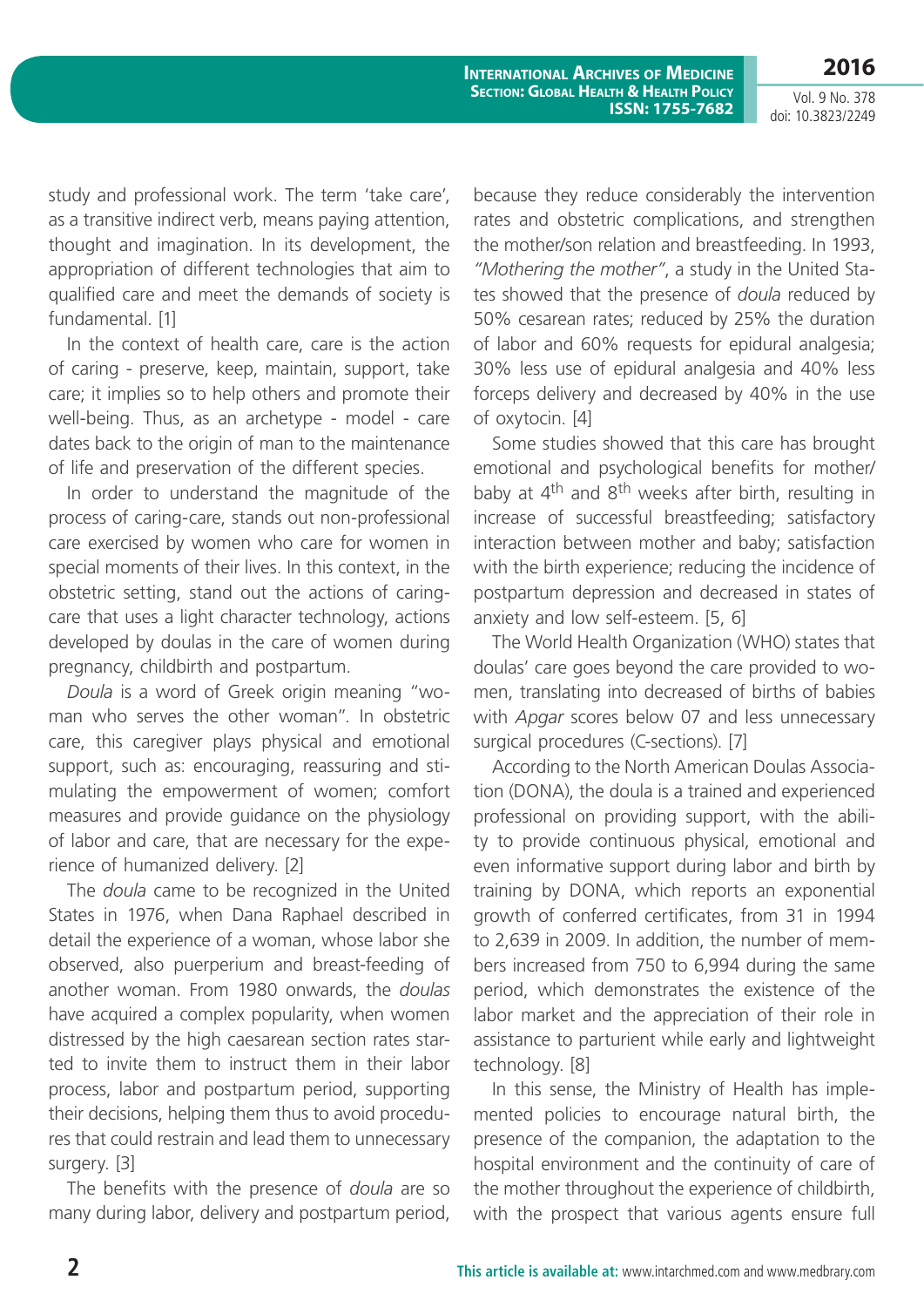Vol. 9 No. 378 doi: 10.3823/2249

**2016**

**International Archives of Medicine Section: Global Health & Health Policy ISSN: 1755-7682**

care. Indeed, the woman could choose a professional, companion or a family member, friend, midwives, nurses and, they are added to the *doulas*, to give support during labor and childbirth. [9]

According to the Brazilian Classification of Occupation (CBO), the activity is recorded by paragraph n. 3221-35 and refers to the occupation of professional activities of *doula*. This insertion in that classification occurred by the Ministry of Labour (MT), after the 8<sup>th</sup> National Meeting of Doulas, which happened along with the III International Conference on Humanization of Labor and Birth, in 2010. [10]

Before delivery, the *doula* guides the couple about what to expect from childbirth and postpartum. She/he explains common procedures and helps the woman to prepare, physically and emotionally, for childbirth. During the birth, *doula* acts as an interface between the service team and the couple. Explaining the complicated medical terms, hospital procedures and mitigating the potential coldness of the service team in one of the most vulnerable moments of mother's life. [11, 12]

In this context, she/he helps the mother to find more comfortable positions for labor and birth, showing efficient ways of breathing and proposing natural measures that can relieve pain, such as baths, massages, relaxation and, when holding the hand of the mother, offering not only trust but also care. [13]

It is important to note that *doula* does not perform any medical procedure, does not do examinations and does not take care for the newborn health. Not replacing any of the professionals traditionally involved in delivery care. But coming to add up in the actions, and not reduce the assignments. Discussing procedures with staff or questioning decisions is not their function. The real *doula* is there to empower the woman at the scene of childbirth and encourage her will and conscious choices, based on good scientific evidence.

The *doula* can develop six types of support: *I. Physical* – It includes breathing, positioning, hiking, hot or cold compresses and body movements techniques; *II. Social* – relates to the respect for the family and the multidisciplinary team, favoring a peaceful environment, keeping the focus and interest in parturient; *III. Emotional* – diminishes the fear, anxiety and promotes encouragement enhancing positive attitudes and behavior; *IV. Information* – providing guidance and asking questions about obstetrical interventions based on the best available scientific evidence; *V. Decision Support* – accepts questions, talking about the choices and responding promptly and objectivity; *VI. Alternative and Complementary Practices* – promotes integral practices to woman for her comfort, provided that they are trained and qualified to do so (acupuncture, use of devices such as ball, horse), promotes physical and mental relaxation, offers teas medicinal herbs, homeopathy, music therapy, color therapy, hydrotherapy, meditation, prayer and benediction. [11]

In Brazil, there are courses for the training of *doulas*, both professional and volunteers. Entities such as "Support Group to Maternity Activates of the State of São Paulo (GAMA)" and "National Association of Doulas (ANDO)" are examples of sites that certify people interested in the subject, capable of operating in different modes and exercise volunteer monitoring in any service, or be contracted by women who wish to receive this support. [11]

Thus, in order to contribute to the expansion of the concept of doula, as well as operations in the obstetric scenario which includes care protagonists subjects, regardless of sex or gender, this study aims to describe an experience in a Doula Training Course of the State of São Paulo, while male doula.

## **Methods**

This is a qualitative and descriptive study, of experience report type, about an experience as male subject in a Training Course of *Doulas* held in the city of São Paulo, SP, Brazil, in June 2015 period.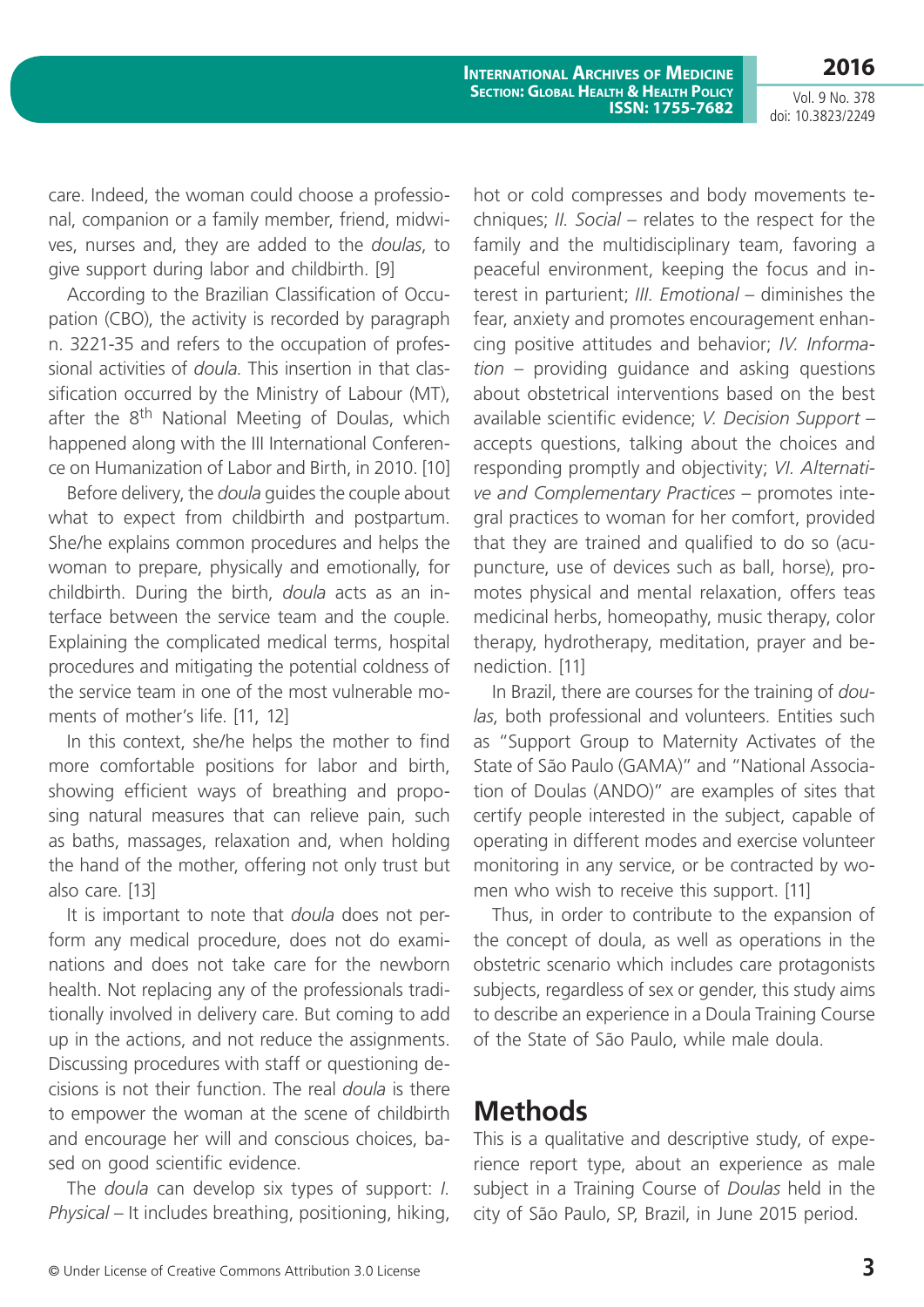Vol. 9 No. 378 doi: 10.3823/2249

**2016**

In order to unveil this unique experience, it was decided to describe it, in the results, initially in dimensions that characterize the course, then the experience as the subject of this process. The analysis was funded by scientific literature on the subject.

The objective is to overcome activism and routine repetition of certain procedures, a loss of perspective in relation to the direction of the mentioned practice. To that extent, it becomes an excellent tool to reshape care interventions. [14]

### **Results**

The *Doulas* Training Course occurred in the city of São Paulo, and it was carried out in 04 consecutive days, in three shifts, totaling 32 hours. In the course, the search for volunteer and experiential activities, and other sources of knowledge, was proposed to the participants, for the purposes of exercising questioning during the training.

This was a theoretical and practical course, systematized in dialogued exhibitions, associated with the practical skills demonstrations. The group of teachers emphasized the importance of natural childbirth, the problem of unnecessary cesarean sections and issues relating to excessive medicalization of childbirth and birth. The training model believes and strengthens, throughout the course, the natural childbirth, with the fewest possible interventions as the best option for almost all women.

The theoretical bases defined by the team of professionals involved: birth care; obstetrics in Brazil; birth culture in Brazil; anatomy and physiology of childbirth; non-invasive correction of dystocia; WHO recommendations; environment, monitoring, attention to the ideals of birth; activities and functions of the doula; birth plan; pelvic anatomy and the physiological consequences of different positions to give birth; breathing, relaxation, visualization: types and techniques; approach to labor pain; different positions in labor and delivery, dribbling hospital restrictions; newborn reception after childbirth and breastfeeding; massage types and techniques; breast-feeding; dealing with losses.

The vision outlined during the course of what the profession of doula is, which is it to be a doula, history and current situation; the weapons of doula, the words, look, hands, material. It was also discussed how to manage the new profession: schedules, children, duty, contract; doula's ethics; what is her/ his role in the team that assists the woman in labor; how to behave in the delivery room, operating room and obstetrical surgeries.

The course's instrumentalization team, of multidisciplinary character, was composed of experienced teachers in the doula requirement. Among the professional categories: nurses, midwives and psychologists. All knowledge built during the course was based on the recommendations of the World Health Organization, on Evidence-Based Medicine and has the recognition of the Ministry of Health of Brazil.

The course was accomplished in a context of possibilities of care-caring of strong emotions, but also in a construction of fundamental knowledge for care at birth scenario, by actually instrumenting the professional for the exercise of this occupation.

## **Discussion**

This report was accomplished in a scenario, reflecting not always pain and suffering, but marking a rite of passage, delivery. Therefore, emotions, laughter and tears are the uniqueness of this event. However, given the methodological path selected, plenty of feelings experienced in this report required adjustments.

The provocation "Male doula, why not?" encircles the sociocultural vestiges of an extremely maledominated society, which historically exclude male subjects with the role of caring for someone in certain scenarios, since women, in most societies, have always assumed this function. [15]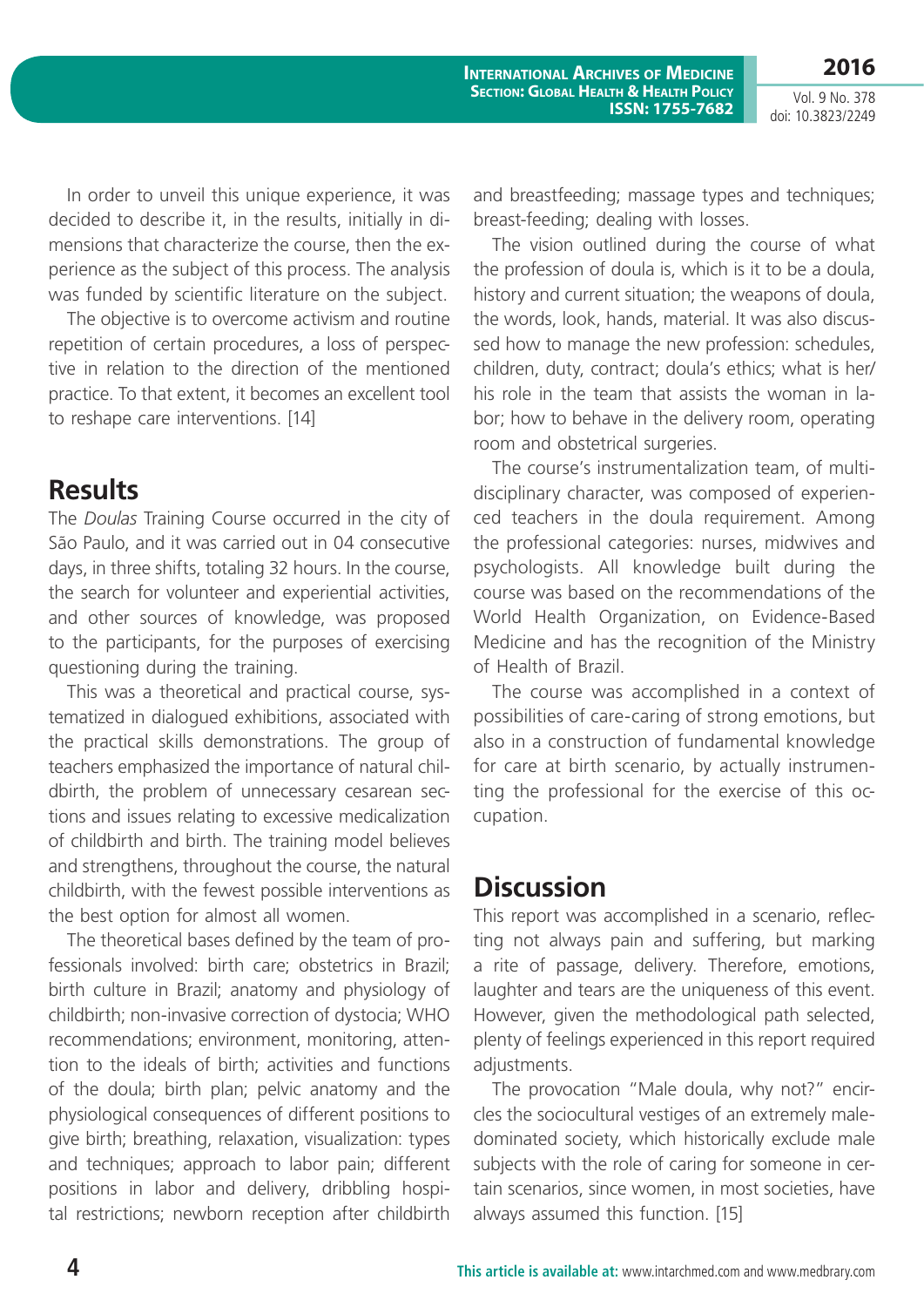**2016** Vol. 9 No. 378

doi: 10.3823/2249

Being a *doula*, in fact, particularly in Northeastern Brazil, means exploring the possibilities and demystifying taboos. Many of which historically built and entrenched in our society. Thus, it is important to reflect that to participate actively in the process of taking care-caring, in this context, is independent of sex or gender, as the protagonist of this scenario is the woman in the care of the professional she choose for. Thus, the *male doulas* can also develop fundamental skills for skilled care to the woman in the gravid-puerperal cycle. [10]

Thus, in this scenario, who cares is the one who cares for, and who needs care will be taken care of. [12] Thus, independent of sex or gender of the caregiver subject. But they are directly linked to their skills, i.e., the good practices for the care-caring process. [10]

In this perspective of care, being male *doula* means being the one who manipulates the woman giving physical and emotional support before, during and after delivery. Thus, the term "*doulo*" can be understood as a neologism applied to men who instrumentalize women in this singular moment, breaking gender paradigms under care in obstetrics.

## **Conclusion**

The experience of a male subject was reported, on the participation of a *doula*-training course. The description of this experience covered aspects of indescribable emotion dividers while *doulo* in a scenario marked historically by femininity.

The expanded understanding, arising with the participation in the course which instrumentalized the doula process reaffirms, on the one hand, that the construction of gender is closely related to the social inclusion of the subject and, secondly, that it demarcates that care should be independent of sex and gender. Therefore, its operative expression cannot be seen in a relationship of sexist division.

It is expected that from the description of this experience, a pioneer one in the State of Paraiba, new studies and research emerge, enabling overcome the barriers that permeate the process of the doula's work affected by professional in a perception that goes beyond sex and gender.

### **References**

- **1.** Waldow VR, Borges RF. Cuidar e humanizar: relações e significados. Acta paul. enferm. [Internet]. 2011 [cited 2016 Sep 12]; 24(3):414-418. Available from: [http://](http://www.scielo.br/scielo.php?script=sci_arttext&pid=S0103-21002011000300017&lng=en) [www.scielo.br/scielo.php?script=sci\\_arttext&pid=S0103-](http://www.scielo.br/scielo.php?script=sci_arttext&pid=S0103-21002011000300017&lng=en) [21002011000300017&lng=en](http://www.scielo.br/scielo.php?script=sci_arttext&pid=S0103-21002011000300017&lng=en)
- **2.** Mafetoni RR, Shimo AKK. Métodos não farmacológicos para alívio da dor no trabalho de parto: revisão integrativa. Rev Min Enferm. [Internet]. 2014 [cited 2016 Sep 12]; 18(2):505-512. Available from: [http://www.reme.org.br/artigo/detalhes/942.](http://www.reme.org.br/artigo/detalhes/942)
- **3.** Klaus M, Kennel J, Berkowitz G, Klaus P. Maternal assistance and support in labor: father, nurse, midwife, or doula. Clinical Consultations in Obstetrices and Gynecology. 1992; 4(4):211- 217.
- **4.** Klaus M, Kennel J. Mothering the mother: how a doula can help you to have a shorter, easier and healthier birth. Hardcover. 1993.
- **5.** Sosa R, Kennel JH, Klaus MH, Roberteson S, Urrutia J. The effects of a supportive companion on perinatal problems, length of labor, and mother-infant interaction. N Engl J Med. 1980; 303:597-600.
- **6.** Wolman WL, Chalmers B, Hofmeyr J, Nikodem VC. Postpartum depression and companionship in the clinical birth envoirment: a randomized, controlled study. Am J Obstet Gynecol. 1993; 168:1388-1393.
- **7.** Organização Mundial da Saúde. Maternidade segura. Assistência ao parto normal: um guia prático. Genebra (SUI): OMS; 1996.
- **8.** Doulas of North America. [site da internet] 2010; [acessado 2016 jun 11]. Disponível em: [<http://www.dona.org](http://www.dona.org)>.
- **9.** Santos DS, Nunes IM. Doulas na Assistência ao Parto: Concepção de Profissionais de Enfermagem. Esc Anna Nery Rev Enfermagem [Internet]. 2009 [cited 2016 Sep 12]; 13(3):582- 589. Available from: [http://www.scielo.br/scielo.php?script=sci\\_](http://www.scielo.br/scielo.php?script=sci_arttext&pid=S1414-81452009000300018&lng=pt) [arttext&pid=S1414-81452009000300018&lng=pt.](http://www.scielo.br/scielo.php?script=sci_arttext&pid=S1414-81452009000300018&lng=pt)
- **10.** Rede pela Humanização do Parto e do Nascimento. REHUMA. [site da internet] 2015; [acessado em 2016 jun 11]. Disponível em: [<http://www.rehuna.org.br/index.php/32-doulas-no-cbo>](http://www.rehuna.org.br/index.php/32-doulas-no-cbo).